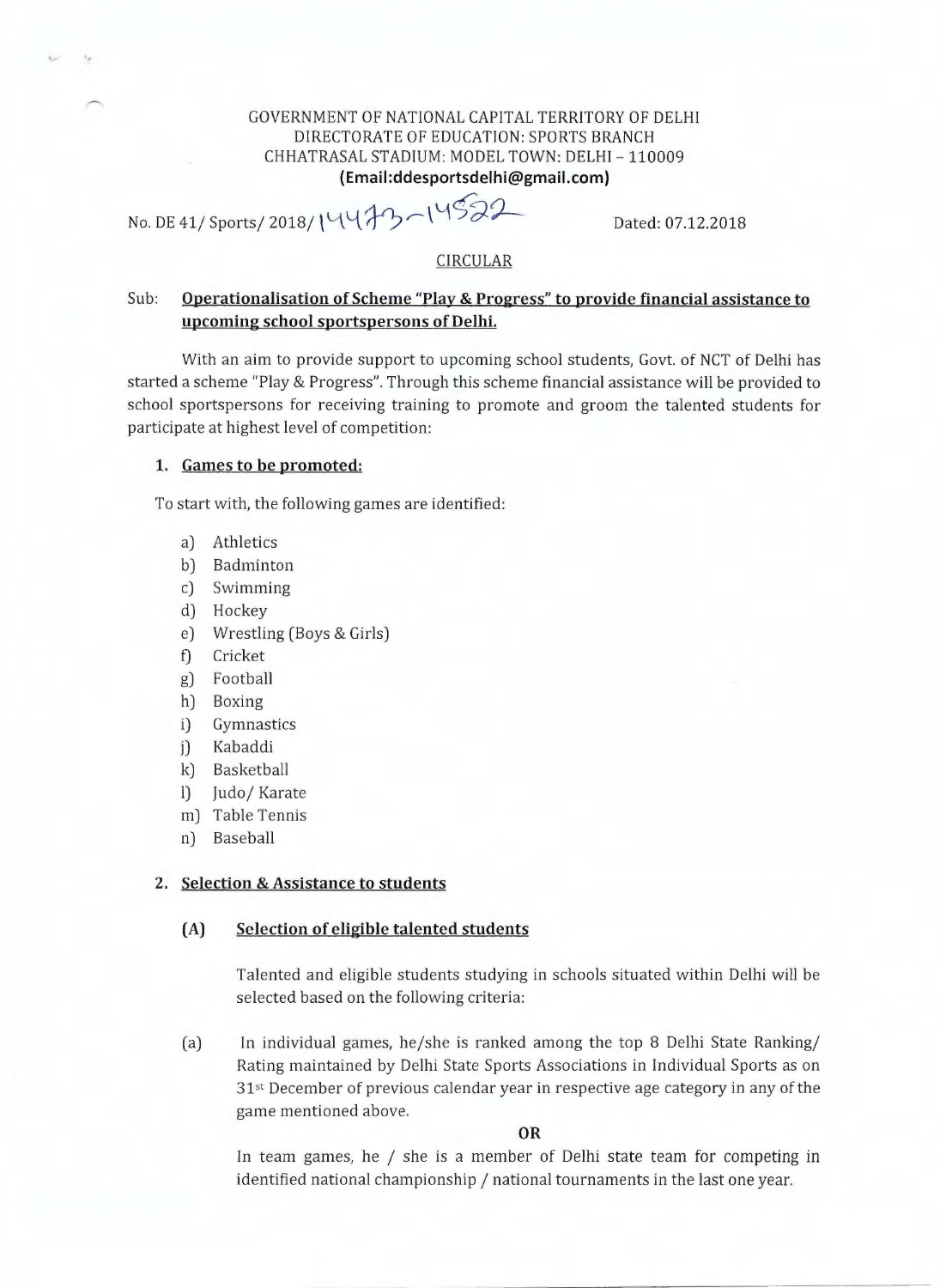He/She has showed extraordinary performance in his/ her age category at State Level/ National Level by equaling or setting up new record in identified national / Delhi state championship / tournament.

- (b) Age Limit: Any student below the age of 17 years as on  $31<sup>st</sup>$  December of a previous calendar year or any student studying upto Class XI of previous calendar year will be considered for selection in this scheme.
- (c) The student should be a bonafide resident of Delhi for the last three year and/or regular student of any school situated in Delhi, for past 3 years.

### **3. Assistance to talented Students**

#### (a) **Financial Assistance**

- (i) The selected student will be provided financial assistance for his/her requirements related to his/her food & nutrition, sports equipments & kits, medical insurance and travel within the country. **The maximum ceiling of financial assistance will be Rs 2 Lakh for students upto age of 14 years and 3 lakhs upto age of 17 years or actual which is less.** The students selected under this scheme will be suitably insured for Rs. 5.00 lakh towards medical insurance and Rs. 5.00 lakh towards accident insurance to meet out any medical need including injuries related to sports.
- (ii) The Directorate of Education may consider enhancement of support to sportspersons upto 20% in a calendar year in special cases but only after duly recording the reasons behind the enhancement and approval of Competent Authority.

#### **4. Time period of Assistance**

Assistance will be provided to students selected under this scheme, initially for a period of 2 years. After that, the continuation will be extendable on yearly basis. However, his/her performance will be evaluated on yearly basis. If performance of any student is not found satisfactory by the committee in the two consecutive evaluations, the assistance will be withdrawn.

#### **5. General Information:**

- (a) A player, selected under this scheme, will have to represent Delhi in all competitions where he / she intends to participate during the time period of assistance.
- (b) In case of any dispute or interpretation of the scheme, the decision of the Directorate of Education will be final and binding upon the player and coach.
- (c) The Directorate of Education, GNCT Delhi reserves the right to change / alter / withdraw any / all terms and conditions of the scheme.